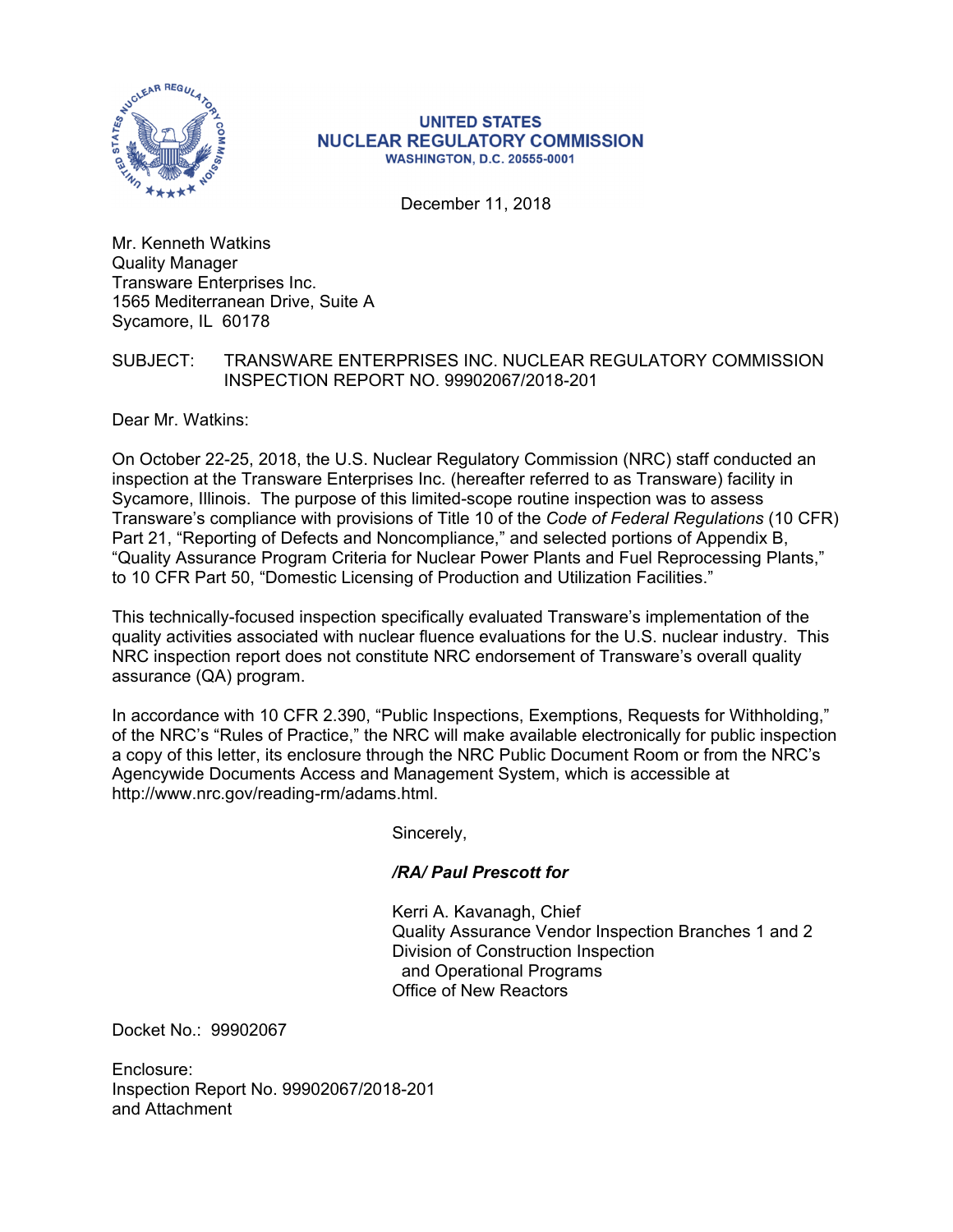#### SUBJECT: TRANSWARE ENTERPRISES INC. NUCLEAR REGULATORY COMMISSION INSPECTION REPORT NO. 99902067/2018-201 Dated: December 11, 2018

DISTRIBUTION: Public KKavanagh, NRO ASakadales, NRO APatel, NRR ConE\_Resource NRO\_DCIP\_Distribution kenneth.watkins@transware.net

| <b>ADAMS Accession No.: ML18332A458</b> |            |            | *via e-mail                      | <b>NRO-002</b> |
|-----------------------------------------|------------|------------|----------------------------------|----------------|
| <b>OFFICE</b>                           | NRO/DCIP   | NRR/DMLR   | NRR/DSS                          |                |
| <b>NAME</b>                             | AKeim      | JMedoff*   | SKrepel*                         |                |
| <b>DATE</b>                             | 11/30/2018 | 11/29/2018 | 11/30/2018                       |                |
| <b>OFFICE</b>                           | NRO/DCIP   | NRO/DCIP   | NRO/DCIP                         |                |
| <b>NAME</b>                             | JJacobson  | JBurke*    | <b>KKavanagh (PPrescott for)</b> |                |
| <b>DATE</b>                             | 11/29/2018 | 11/29/2018 | 12/11/2018                       |                |

**OFFICIAL RECORD COPY**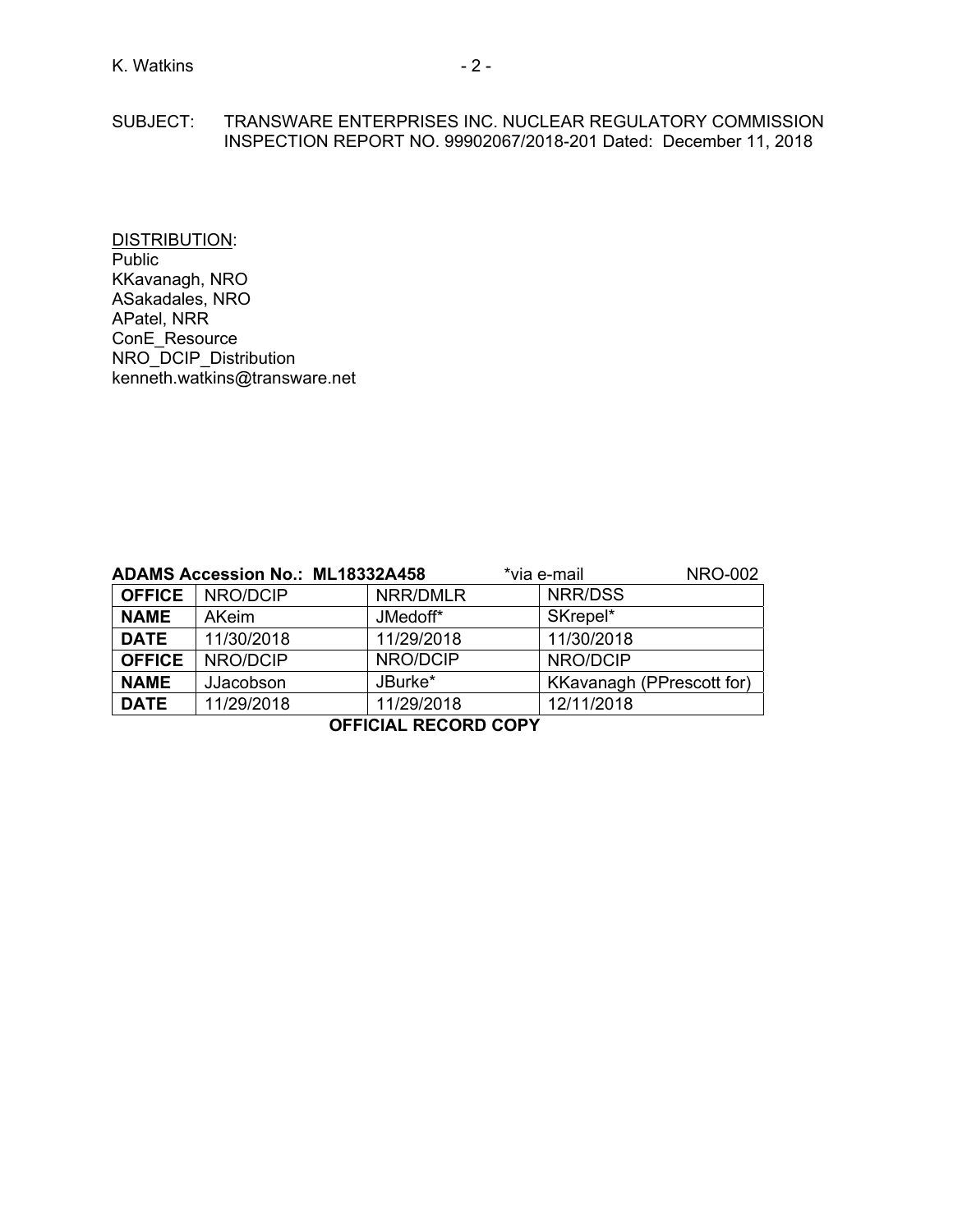#### **U.S. NUCLEAR REGULATORY COMMISSION OFFICE OF NEW REACTORS DIVISION OF CONSTRUCTION INSPECTION AND OPERATIONAL PROGRAMS VENDOR INSPECTION REPORT**

| Docket No.:                       | 99902067                                                                                                                                                                             |                                                                     |                    |  |  |
|-----------------------------------|--------------------------------------------------------------------------------------------------------------------------------------------------------------------------------------|---------------------------------------------------------------------|--------------------|--|--|
| Report No.:                       | 99902067/2018-201                                                                                                                                                                    |                                                                     |                    |  |  |
| Vendor:                           | Transware Enterprises Inc.<br>1565 Mediterranean Drive, Suite A<br>Sycamore, IL 60178                                                                                                |                                                                     |                    |  |  |
| <b>Vendor Contact:</b>            | Mr. Kenneth Watkins<br><b>Quality Manager</b><br>kenneth.watkins@transware.net                                                                                                       |                                                                     |                    |  |  |
| <b>Nuclear Industry Activity:</b> | Transware Enterprises Inc. is an engineering services provider<br>and performs nuclear fluence and radiation physics evaluations for<br>the nuclear industry.                        |                                                                     |                    |  |  |
| <b>Inspection Dates:</b>          | October 22-25, 2018                                                                                                                                                                  |                                                                     |                    |  |  |
| Inspectors:                       | Jeffrey Jacobson<br>Andrea Keim<br>James Medoff<br><b>Scott Krepel</b>                                                                                                               | NRO/DCIP/QVIB-1<br>NRO/DCIP/QVIB-2<br>NRR/DMLR/MVIB<br>NRR/DSS/SNPB | <b>Team Leader</b> |  |  |
| Approved by:                      | Kerri A. Kavanagh, Chief<br>Quality Assurance Vendor Inspection Branches 1 and 2<br>Division of Construction Inspection<br>and Operational Programs<br><b>Office of New Reactors</b> |                                                                     |                    |  |  |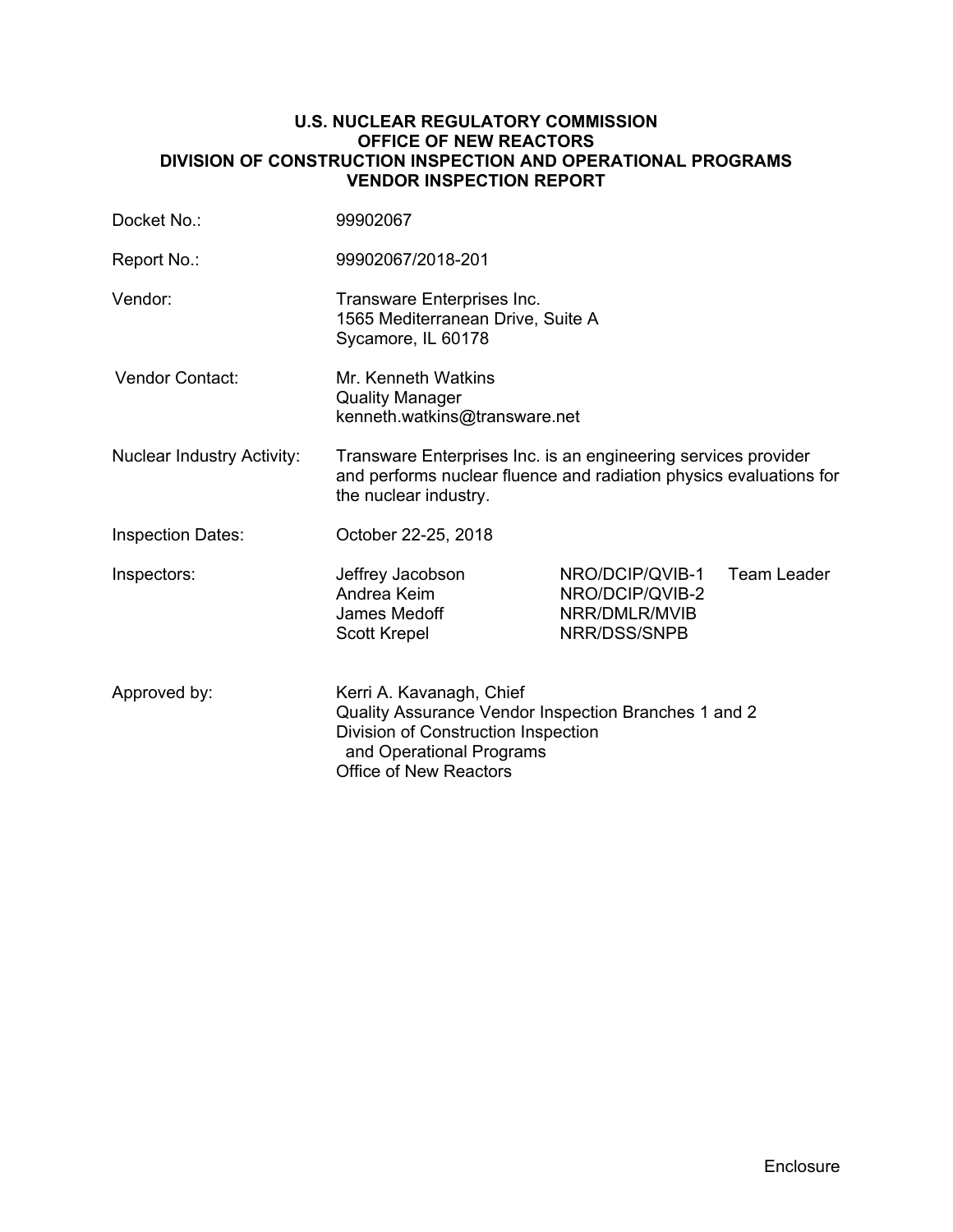## **EXECUTIVE SUMMARY**

#### Transware Enterprises Inc. 99902067/2018-201

The U.S. Nuclear Regulatory Commission (NRC) staff conducted a vendor inspection at the Transware Enterprises Inc. (hereafter referred to as Transware) facility in Sycamore, Illinois to verify that Transware implemented a quality assurance (QA) program that complies with the requirements of Appendix B, "Quality Assurance Criteria for Nuclear Power Plants and Fuel Reprocessing Plants," to Title 10 of the *Code of Federal Regulations* (10 CFR) Part 50, "Domestic Licensing of Production and Utilization Facilities." In addition, the NRC inspection team (henceforth, team) also verified that Transware implemented a notification program that complies with 10 CFR Part 21, "Reporting of Defects and Noncompliance." This technicallyfocused, limited scope inspection specifically reviewed Transware's performance of safetyrelated nuclear fluence evaluations for the U.S. nuclear industry.

#### Design Control

In the area of design control, the team reviewed Transware's translation of technical requirements into internal documentation and analyses. The team reviewed Transware's translation of the technical requirements described in the purchase orders for four projects: the first two projects concerned fluence evaluations for specified locations for two Boiling Water Reactor (BWR) nuclear power plant operators; and the latter two projects covered work performed for Electric Power Research Institute (EPRI) to perform benchmarking analyses based on capsule surveillance data as part of the BWR Integrated Surveillance Program (ISP), and to produce a complete fluence evaluation for the reactor pressure vessel for two BWR nuclear power plants. The team verified that the requested assessments were performed in a manner consistent with the NRC regulations, guidance, and approved methodologies discussed above.

The team also reviewed Transware's documentation of its software calculations and the final generated reports that were performed and issued as part of the vendor's contractual responsibilities on four projects. For the projects concerning ISP related calculations, the team reviewed the neutron fluence calculations in accordance with the requirements for implementing NRC-approved ISPs. The team also reviewed the vendor's neutron fluence calculations for the surveillance capsule against the NRC's guidance criteria for neutron fluence calculations in Regulatory Guide (RG) 1.190, "Calculational and Dosimetry Methods for Determining Pressure Vessel Neutron Fluence."

The team did not identify any findings of significance in regard to Transware's activities for performing the neutron fluence assessments and calculations for the site-specific RPV surveillance capsules, RPVs, and RVI components. Although the team did observe several minor documentation issues, the staff did not find them to be a safety concern because they did not impact the validity of the conclusions as reported in the deliverable reports issued from Transware to their customers. Based on the scope and depth of its review, the team concluded that Transware is performing its fluence calculations for site-specific RPV surveillance capsules, RPVs, and RVI components in accordance with either NRC-established requirements, NRC-established guidelines, or staff-endorsed methodologies.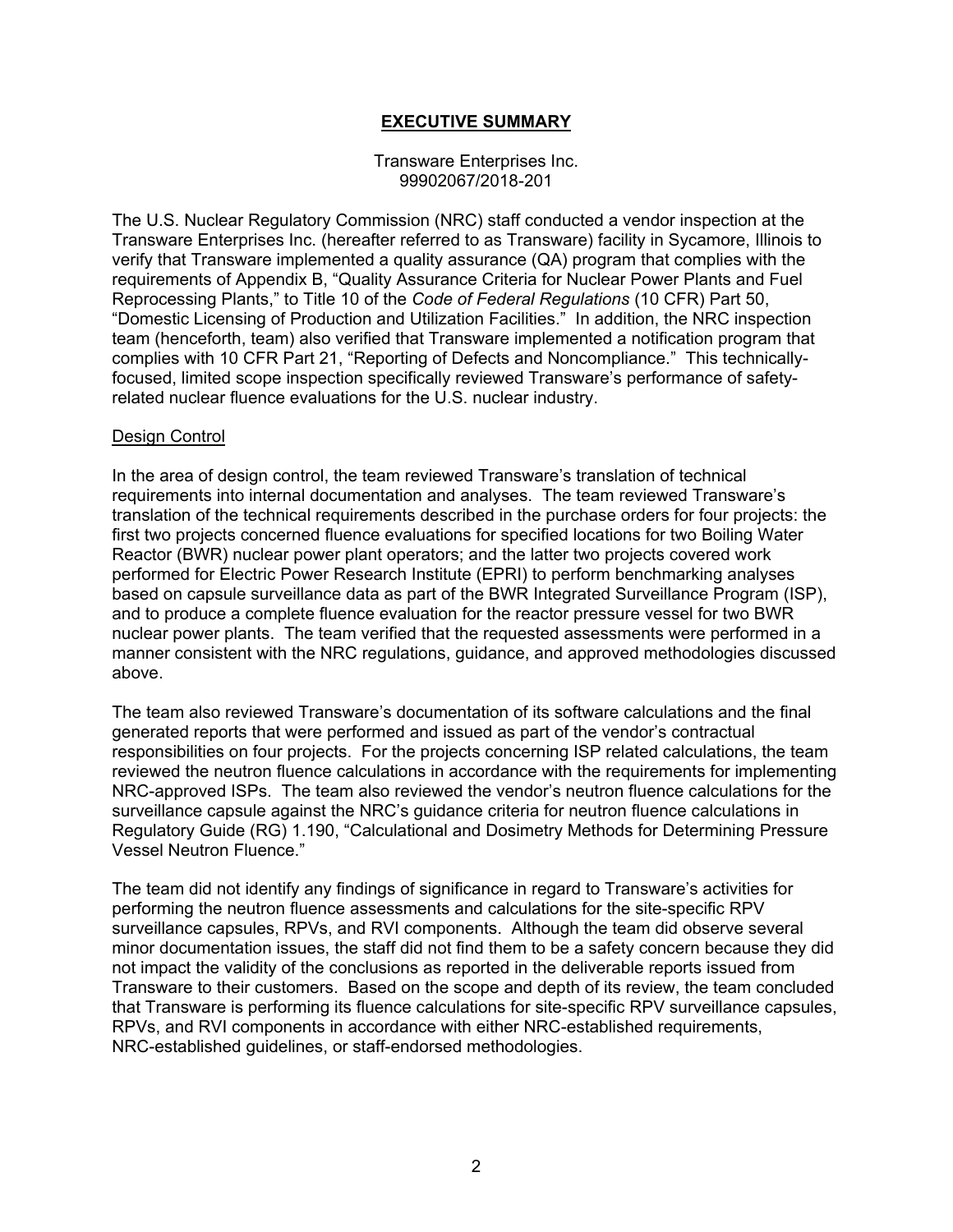### Software/Firmware Development Lifecycle, Verification, and Validation

The team reviewed calculational files to verify that the software being utilized had been shown to be capable of performing its intended function correctly. For the samples reviewed, Transware was able to provide acceptable validation and verification documents, including for computerized sub-routines that may be utilized as part of the vendor's process for generating component-specific or capsule-specific fluence calculations.

From the records reviewed, the team determined that Transware's records appropriately documented the vendor's basis for updating the software codes from the previous versions of the codes. The team did not identify any findings of significance in regard to Transware's activities or bases for updating specific Transware-developed computer codes used in its fluence assessments. Based on the scope and depth of its review, the team concluded that Transware is implementing appropriate quality activities and taking appropriate steps to record and provide the bases for any company updates of its Quality Level I software codes.

#### Corrective Action and 10 CFR Part 21

The team reviewed Transware's quality assurance (QA) manual, policies, and procedures that govern the implementation of corrective action, to ensure compliance with the requirements of Criterion XVI, "Corrective Action," of Appendix B to 10 CFR Part 50 and 10 CFR Part 21. No findings of significance were identified. The team concluded that Transware is implementing its policies and procedures that govern corrective actions and Part 21 consistent with the regulatory requirements of Criterion XVI, "Corrective Action" of Appendix B to 10 CFR Part 50, and with 10 CFR Part 21.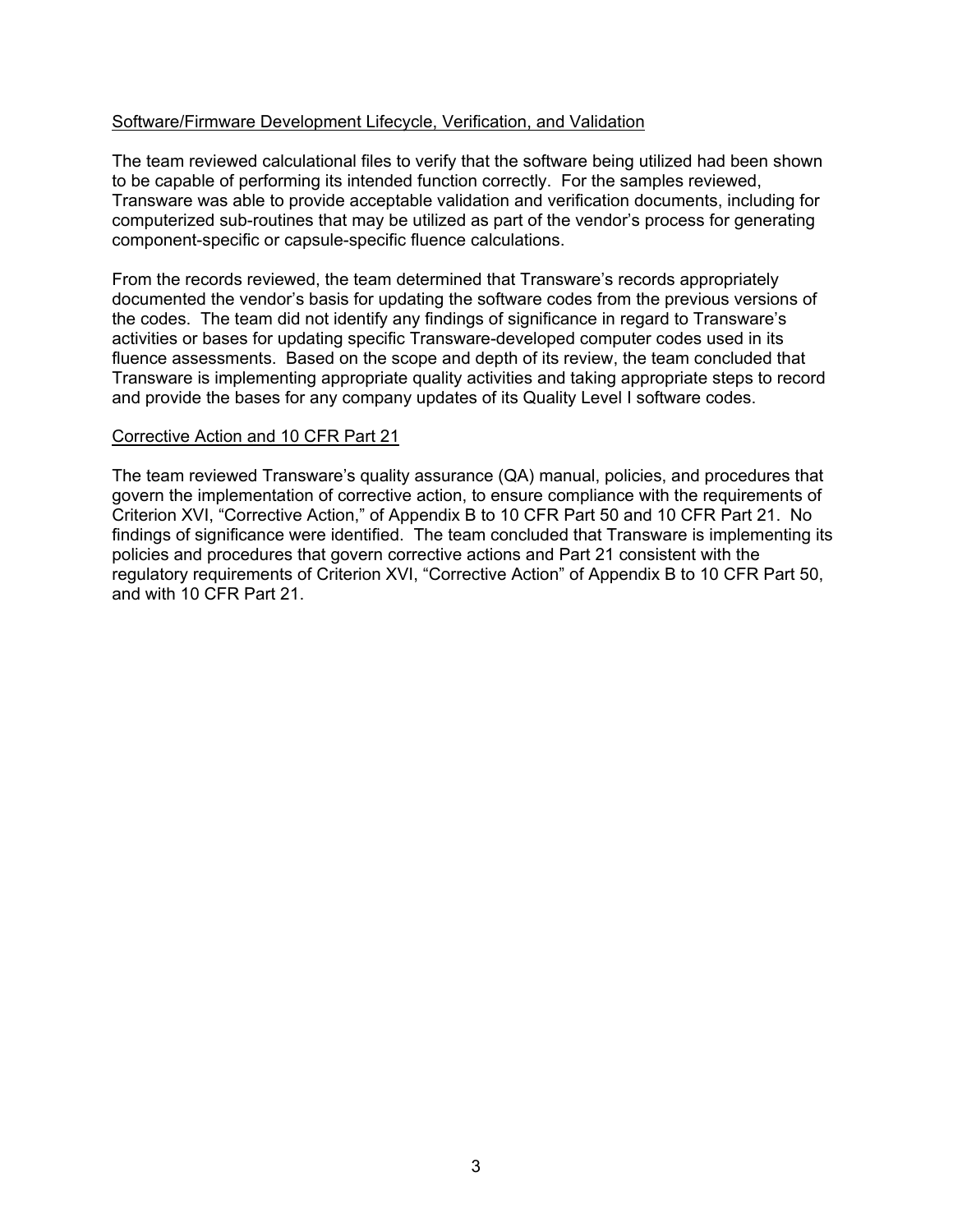# **REPORT DETAILS**

## 1. Design Control – Translation of Technical Requirements

## a. Inspection Scope

The NRC inspection team (henceforth, team) reviewed Transware Enterprises' (Transware or the vendor) translation of purchase order requirements for performing neutron fluence evaluations into calculations, software codes, reports, or records. NRC requirements for implementing fluence-dependent reactor pressure vessel (RPV) material surveillance and capsule withdrawal programs are given in 10 CFR Part 50, Appendix H, "Reactor Vessel Material Surveillance Program Requirements." NRC guidelines and criteria for performing neutron fluence calculations are given in Regulatory Guide (RG) 1.190, "Calculational and Dosimetry Methods for Determining Pressure Vessel Neutron Fluence," and in RG 1.99, "Radiation Embrittlement of Reactor Vessel Materials," for neutron fluence attenuation calculations. The NRC-endorsed methodologies that are used by Transware to perform neutron transport or neutron flux calculations are described in Electric Power Research Institute (EPRI) Technical Report No. 1019050, "BWRVIP-115-A: BWR [Boiling Water Reactor] Vessel and Internals Project, RAMA Fluence Methodology Benchmark Manual – Evaluation of RG 1.190 Benchmark Problems," and EPRI Technical Report No. 1019052, "BWRVIP-121-A: BWR Vessel and Internals Project, RAMA Fluence Methodology Procedures Manual."

The team reviewed Transware's translation of the technical requirements described in the purchase orders for four projects: SNC-HA1-004, EXL-JAF-001, EPR-DR3-001, and EPR-CPR-001. The first two projects concern fluence evaluations for specified locations for two BWR nuclear power plant operators. The latter two projects cover work performed for EPRI to perform benchmarking analyses based on capsule surveillance data as part of the BWR Integrated Surveillance Program (ISP), and to produce a complete fluence evaluation for the reactor pressure vessel for two BWR nuclear power plants. For each project, the technical requirements were translated into a series of calculational files supporting final reports delivered to the customers. The team verified that the requested assessments were performed in a manner consistent with the NRC regulations, guidance, and approved methodologies discussed above.

## b. Observations and Findings

The team did not identify any findings of significance with regard to Transware's translation of the technical requirements from the purchase orders into the calculations performed to support the final reports.

## c. Conclusions

The team verified that the technical requirements contained within the licensee and EPRI purchase orders were being properly translated into supporting calculations for the final reports delivered to the customers.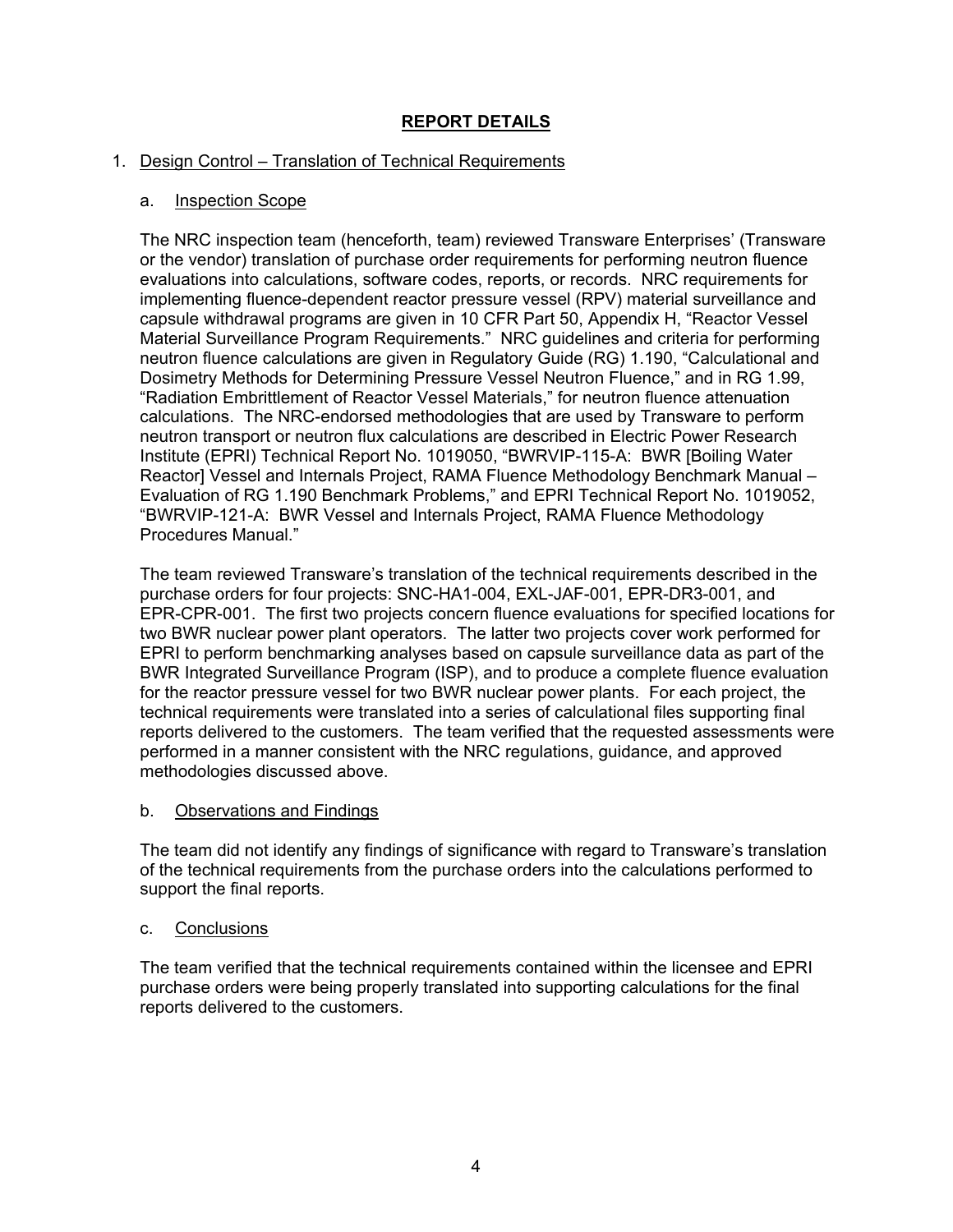### 2. Design Control – Project Activities and Documentation

#### a. Inspection Scope

The Transware Quality Assurance Procedures (QAPs) define the controls implemented to ensure compliance with the regulatory requirements in Appendix B, "Quality Assurance Criteria for Nuclear Power Plants and Fuel Reprocessing Plants," to 10 CFR Part 50. In particular, QAP 3.2 establishes a standard method for the specification, selection, and qualification of quality-affected items and services; QAP 3.3 describes the processes used by Transware to ensure that any software used to support the design or operation of nuclear power plants; and QAP 6.2 provides instructions for controlling the initiation, review, approval, issuance, distribution, and revision of technical and activity control documents. A full listing of the QAPs reviewed by the team is included near the end of this inspection report.

The team reviewed Transware's documentation of its software calculations and the final generated reports that were performed and issued as part of the vendor's contractual responsibilities on four projects: SNC-HA1-004, EXL-JAF-001, EPR-DR3-001, and EPR-CPR-001. For the projects concerning ISP related calculations, the team reviewed the neutron fluence calculations in accordance with the requirements for implementing NRC-approved ISP's in Paragraph III.C of 10 CFR Part 50, Appendix H, and the NRC's basis for approving the EPRI BWR ISP, as given in the NRC safety evaluation for ERPI Report BWRVIP-86, Revision 1-A. The team also reviewed the vendor's neutron fluence calculations for the surveillance capsule against the NRC's guidance criteria for neutron fluence calculations in RG 1.190. The team reviewed the vendor's records against the quality assurance requirements specified in Criterion III, "Design Control," Criterion V, "Procurement Document Control"; Criterion VI, "Document Control"; and Criterion VII, "Control of Purchased Equipment, Material, and Services," of Appendix B to 10 CFR Part 50, as implemented by the vendor through their QAPs.

Further project-specific discussion and observations are provided in the below subsections for each project.

#### (1) SNC-HA1-004

This project was performed at the request of the operator for Edwin I. Hatch Nuclear Power Plant, with the specific requests for a fluence evaluation of the core shroud and tie rods, along with a fluence trend analysis. The team reviewed whether the vendor's methodology for performing the neutron fluence calculation of the capsule was performed in a manner consistent with the NRC staff-approved RAMA methodology and the NRC's guidelines and criteria defined in RG 1.190. The team also assessed whether the methods and software for performing the neutron fluence calculation of the capsule included applicable quality verifications of any software code routines used to perform the calculations and any plant-specific design and operational data that would need to be factored into the calculations.

## (2) EXL-JAF-001

This project was performed for the operator for James A. Fitzpatrick Nuclear Power Station, with the specific request for a fluence projection for the N16 nozzle. The team reviewed whether the vendor's methodology for performing the neutron fluence calculation of the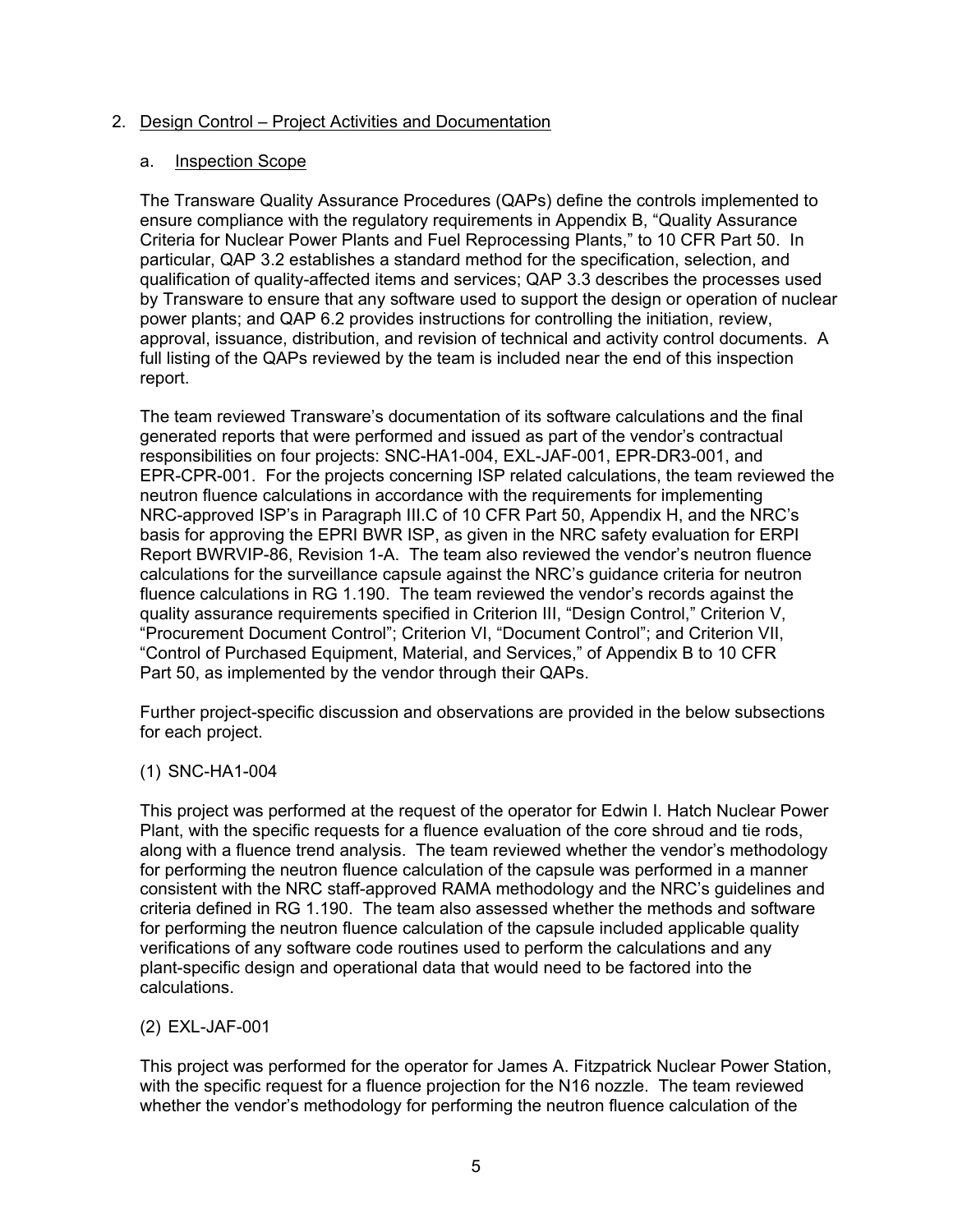capsule was performed in a manner consistent with the NRC staff-approved RAMA methodology and the staff's guidelines and criteria defined in NRC RG 1.190. The team also assessed whether the methods and software for performing the neutron fluence calculation of the capsule included applicable quality verifications of any software code routines used to perform the calculations and any plant-specific design and operational data that would need to be factored into the calculations.

### (3) EPR-DR3-001

This project had two main deliverables: benchmarking for designated EPRI BWR ISP capsules (including the associated fluence calculations), and fluence projections for the reactor pressure vessel (RPV) and specified reactor vessel internal (RVI) components that are included in the reactor design of the Dresden Generating Station. The first deliverable had been completed, and the second deliverable was not complete at the time that the inspection was conducted. The documents reviewed by the team covered work performed to develop a model capable of performing the required fluence calculations, the fluence calculations themselves (specified fluence projections for capsule locations as well as more general fluence projections for the RPV and RVIs), and the reports generated to summarize the relevant results for the customers.

The team assessed whether the vendor's methodology for performing the neutron fluence calculation of the capsule was performed in a manner consistent with the NRC staff-approved RAMA methodology and the staff's guidelines and criteria defined in NRC RG 1.190. The team also assessed whether the methods and software for performing the neutron fluence calculation of the capsule included applicable quality verifications of any software code routines used to perform the calculations and any plant-specific design and operational data that would need to be factored into the calculations. The team also assessed whether the neutron fluence value calculated and reported for the specified BWR ISP capsule was within the range of fluences typically established for these types of capsule assessments and the range of uncertainties established for these types of assessments.

The team observed three minor issues where the project documentation appeared to contain some information inconsistencies or gaps. In the first case, several of the calculational files documenting generation of data supporting the model used in the fluence evaluations were not signed off yet, even though the first deliverable report had been issued. Based on discussion with the Transware staff, the calculations performed to obtain the desired fluence predictions did not require all of the details of the full model used to perform the RPV and RVI projections. Therefore, some of the specific inputs that do not have a significant impact on the fluence at the capsule locations were not fully documented and verified prior to issuance of the capsule evaluation report. The team agreed that this did not impact the technical acceptability of the reported results.

In the second case, one of the calculational files, related to statepoint selection, was the subject of a difference in professional opinion between the preparer and QA reviewer. This issue was still going through the process of resolution at the time that the first deliverable report was issued, so a separate calculational file was generated (TWE-FLU-001-FA-022-001, as opposed to TWE-FLU-001-F-022-001) to document the information needed to support the first deliverable report. However, this calculational file did not provide any discussion of the difference in professional opinion or how it was resolved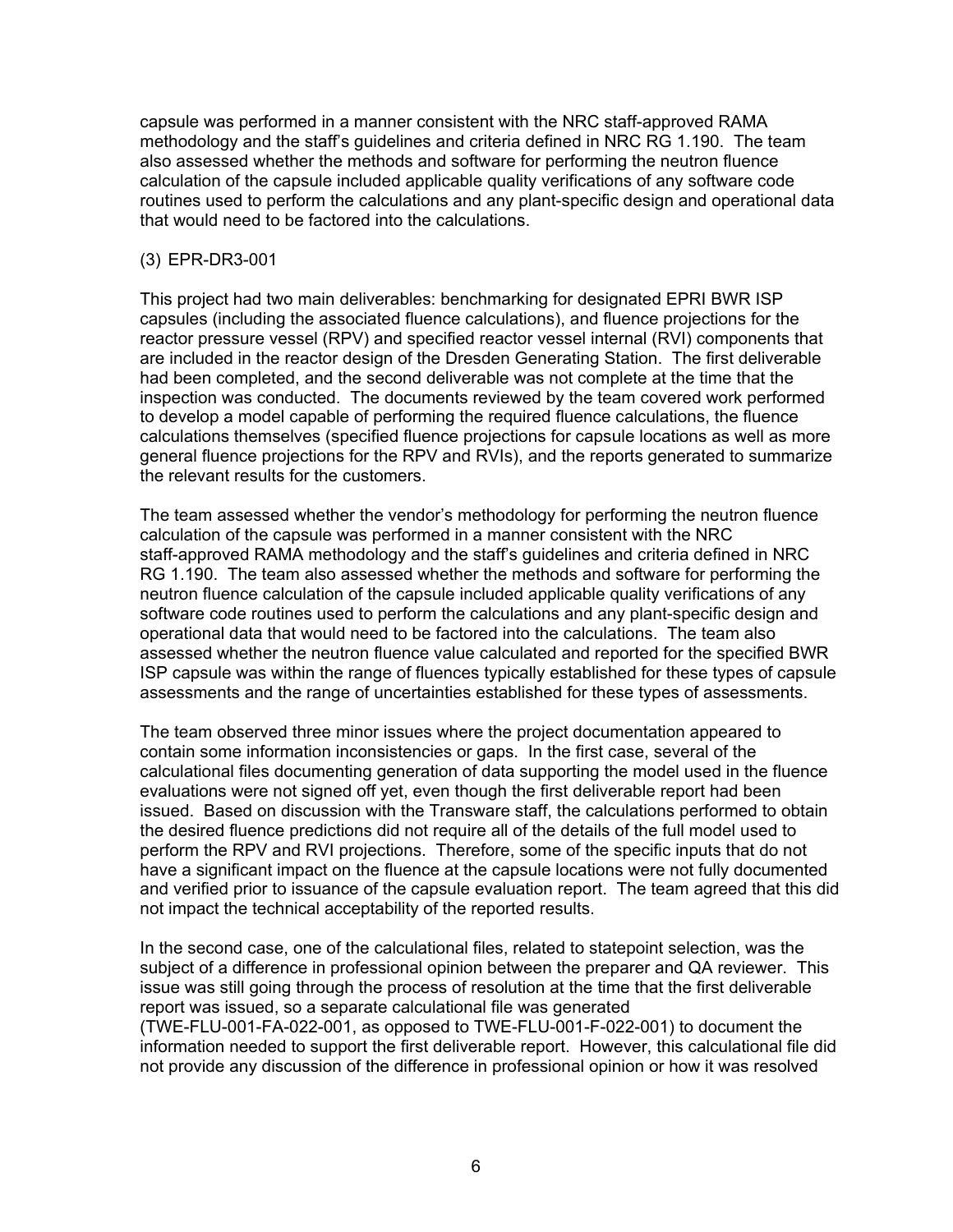for the purpose of generating the first deliverable report. During discussions with the team, Transware management was able to verbally explain why this file was not necessary to issue the first report.

In the last case, at least one calculational file was identified that did not have a signature of the preparer as normally required. The team determined that this was an inadvertent omission as the same person responsible for signing off as preparer was found to have signed off on several subsequent calculational files that referenced the file in question. The team verbally confirmed with the person in question that the work as performed was acceptable. The calculational files had been signed off by others, including QA reviewers.

## (4) EPR-CPR-001

This project had two main deliverables: benchmarking for designated EPRI BWR ISP capsules (including the associated fluence calculations), and fluence projections for the reactor pressure vessel (RPV) and specified reactor vessel internal (RVI) components that are included in the reactor design of the Cooper Nuclear Station. The first deliverable had been completed, and the second deliverable was in the final approval process at the time that the inspection was conducted. The documents reviewed by the team covered work performed to develop a model capable of performing the required fluence calculations, the fluence calculations themselves (specified fluence projections for capsule locations as well as more general fluence projections for the RPV and RVIs), and the reports generated to summarize the relevant results for the customers.

The team reviewed whether the vendor's methodology for performing the neutron fluence calculation of the capsule was performed in a manner consistent with the NRC staff-approved RAMA methodology and the staff's guidelines and criteria defined in NRC RG 1.190. The team also assessed whether the methods and software for performing the neutron fluence calculation of the capsule included applicable quality verifications of any software code routines used to perform the calculations and any plant-specific design and operational data that would need to be factored into the calculations. The team also reviewed whether the neutron fluence values calculated and reported for the specified BWR ISP capsule was within the range of fluences typically established for these types of capsule assessments and the range of uncertainties established for these types of assessments.

The team observed one minor issue where the project documentation appeared to contain some information inconsistencies or gaps. In this case, one of the calculational files documenting generation of data supporting the model used in the fluence evaluations was not signed off until after the first deliverable report was issued. This issue was similar to the issue in EPR-DR3-001, where the calculations performed to obtain the desired fluence predictions did not require all of the details of the full model used to perform the RPV and RVI projections. Therefore, some of the specific inputs that do not have a significant impact on the fluence at the capsule locations were not fully documented and verified prior to issuance of the capsule evaluation report. The team agreed that this did not impact the technical acceptability of the reported results.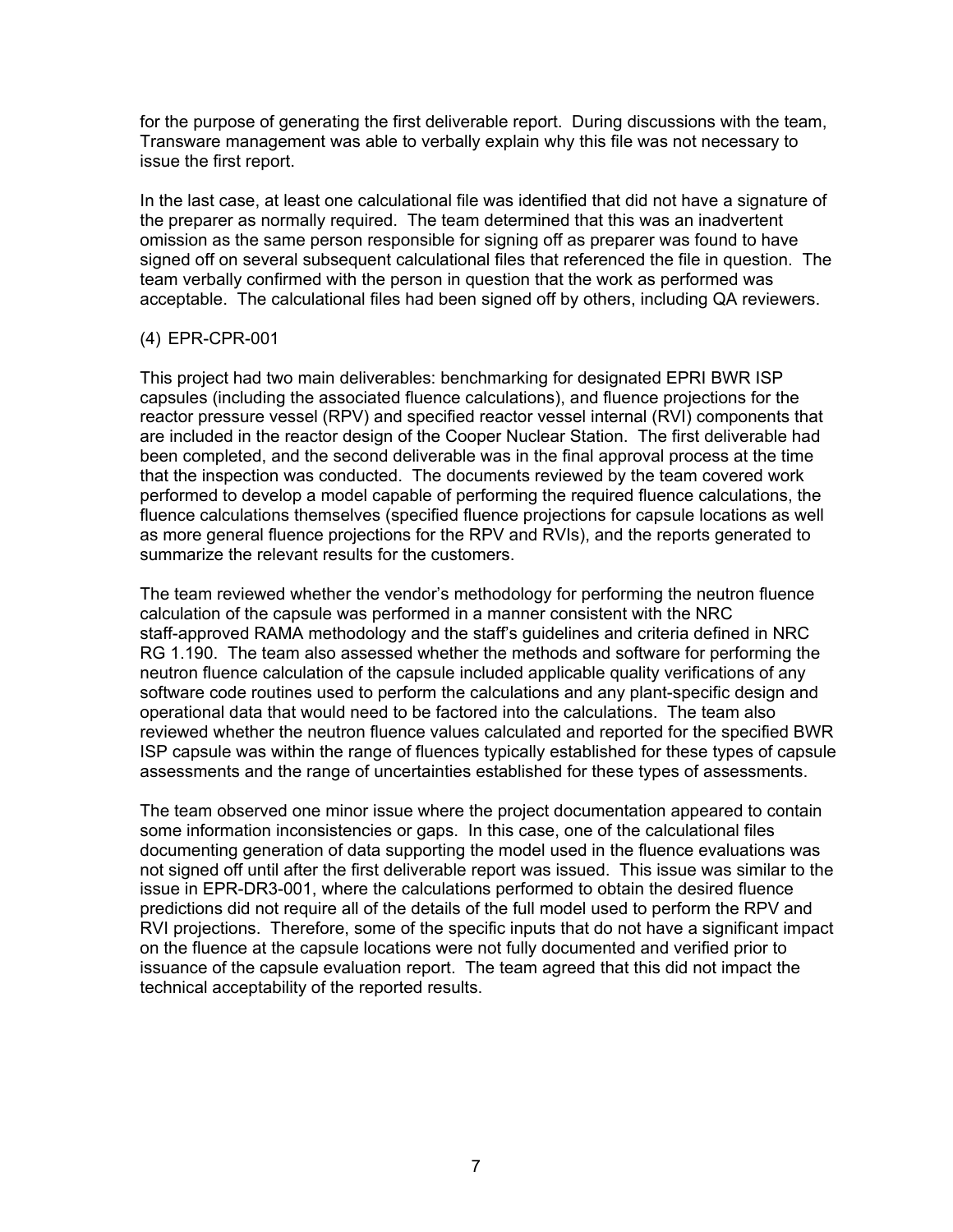## b. Observations and Findings

The team did not identify any findings of significance in regard to Transware's activities for performing the neutron fluence assessments and calculations for the site-specific RPV surveillance capsules, RPVs, and RVI components, as performed by Transware in accordance the contractual agreement between them and their customers. Although the team did observe several minor documentation issues, the staff did not find them to be a safety concern because they did not impact the validity of the conclusions as reported in the deliverable reports issued from Transware to their customers. The team considered these examples of incomplete verification signatures to be a minor issue which Transware entered into their corrective action program as CAR-2018-001.

## c. Conclusions

Based on the scope and depth of its review, the team concludes that Transware is performing its fluence calculations for site-specific RPV surveillance capsules, RPVs, and RVI components in accordance with either NRC-established requirements, NRC-established guidelines, or staff-endorsed methodologies.

## 3. Software/Firmware Development Lifecycle, Verification, and Validation

## a. Inspection Scope

Transware utilizes many different computer software packages to perform different aspects of their calculations. Most commonly, an individual software package will be used to perform data processing or calculations to support a specific step in the overall Transware model generation and analysis process. These software packages may generally be sorted into three groups based on their quality controls:

- I. NRC approved, controlled software packages. These are software packages which capture the implementation of an analysis methodology described in a topical report that was reviewed and approved by the NRC. As such, the types of changes that can be made to the software without prior NRC approval and review are limited if the topical report is being referenced by licensees to demonstrate regulatory compliance (e.g., via the UFSAR or other NRC approved program. The software must also be properly controlled and documented in every application. RAMA is one example of such a software package.
- II. Controlled software packages that have not been reviewed by the NRC. These are generally software packages developed by Transware to automate specific steps in their process. For example, a computer program may be written to extract information from files provided by customers and convert it into the appropriate format for generation of a model input deck. These software packages are controlled, verified, and validated in accordance with Transware's Appendix B program. In some cases, there may be third party software packages that are controlled to ensure that the software being used is consistent with the validation performed by the third party vendor.
- III. Uncontrolled software packages. Many "helper" scripts and processing codes are used to provide further assistance in automating data processing and input generation tasks. Many of these software products do work that is little more sophisticated than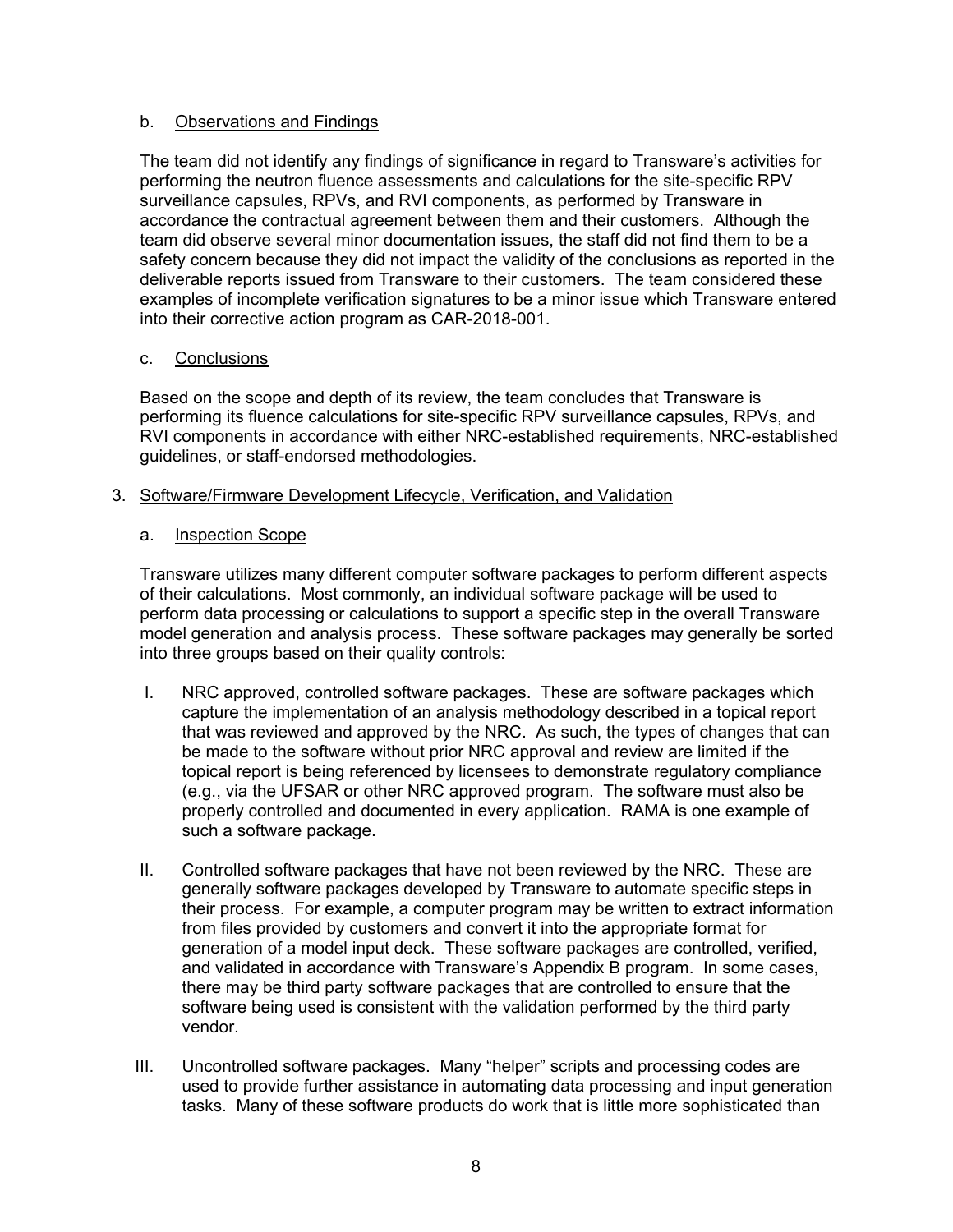what an Excel spreadsheet can achieve. Due to the uncontrolled nature of these software products, adequate documentation must be provided within the calculational files to demonstrate that the software is appropriately performing its intended function.

The team's understanding of the Transware QAPs indicates that in general, if a software package is used to produce results that are subsequently used for safety related purposes, then the software package must be validated and verified to appropriately perform its function. This is done for controlled software by completing and documenting the software verification and validation for a specified version of the software, prior to use of any results produced by that version of the software. This can be verified by noting that the software verification and validation documentation was signed prior to any calculational files utilizing that software. However, if the software package is not NRC approved, the verification and validation of the software does not necessarily need to be completed prior to use, but would have to be completed prior to the issuance of any evaluations that relied upon the subject software.

The team looked through the calculational files to verify that, based on appropriate documentation, the software had been shown to be capable of performing its intended function correctly and had been sufficiently verified prior to any reports being delivered to Transware customers. A few sample validation and verification document packages were requested for controlled codes, namely the MB2SMBGEN, SIM2SMBGEN, and SMBGEN codes. Transware provided acceptable documentation for all codes. The team noted that the validation and verification documents may be required for multiple versions to capture the complete picture. In some cases, if Transware performed an incremental improvement or added a single feature to their controlled software, then the validation and verification would be limited to the extent necessary to confirm that the specific change led to the intended results.

The team performed a cross-cutting review to assess Transware's bases and verification methods for updating Transware-developed computerized sub-routines that may be utilized as part of the vendor's process for generating component-specific or capsule-specific fluence calculations. The team selected the vendor's SIM2SMBGEN statepoint analysis software as the software for this review. The team verified that this software code is one of several computer codes that Transware uses to generate core outputs into useful data for the RAMA code calculations. Transware considers the SIM2SMBGEN computer code to be a controlled, Quality Level I (i.e., safety related) software code for the company.

From the records reviewed, the team determined that Transware's records appropriately documented the vendor's basis for updating the software codes from the previous versions of the codes. For the SIM2SMBGEN, Version 2.23, the team determined that the company's records appropriately document that the software code was developed to correct a stacking error in the previous version of the computer code. For the SIM2SMBGEN, Version 2.22, the team determined that the company's records appropriately document that the software code was developed to correct an error in the water property subroutine of a previous version of the computer code and to add a feature that would permit the processing of larger or additional stacking cases.

In at least one case, the results from one version of SIM2SMBGEN appear to have been used to support a report issued prior to the time that the code completed its verification and validation. However, the team determined that this was related to a separate issue (see previous section, in the EPR-CPR-001 project specific discussion) related to issuance of a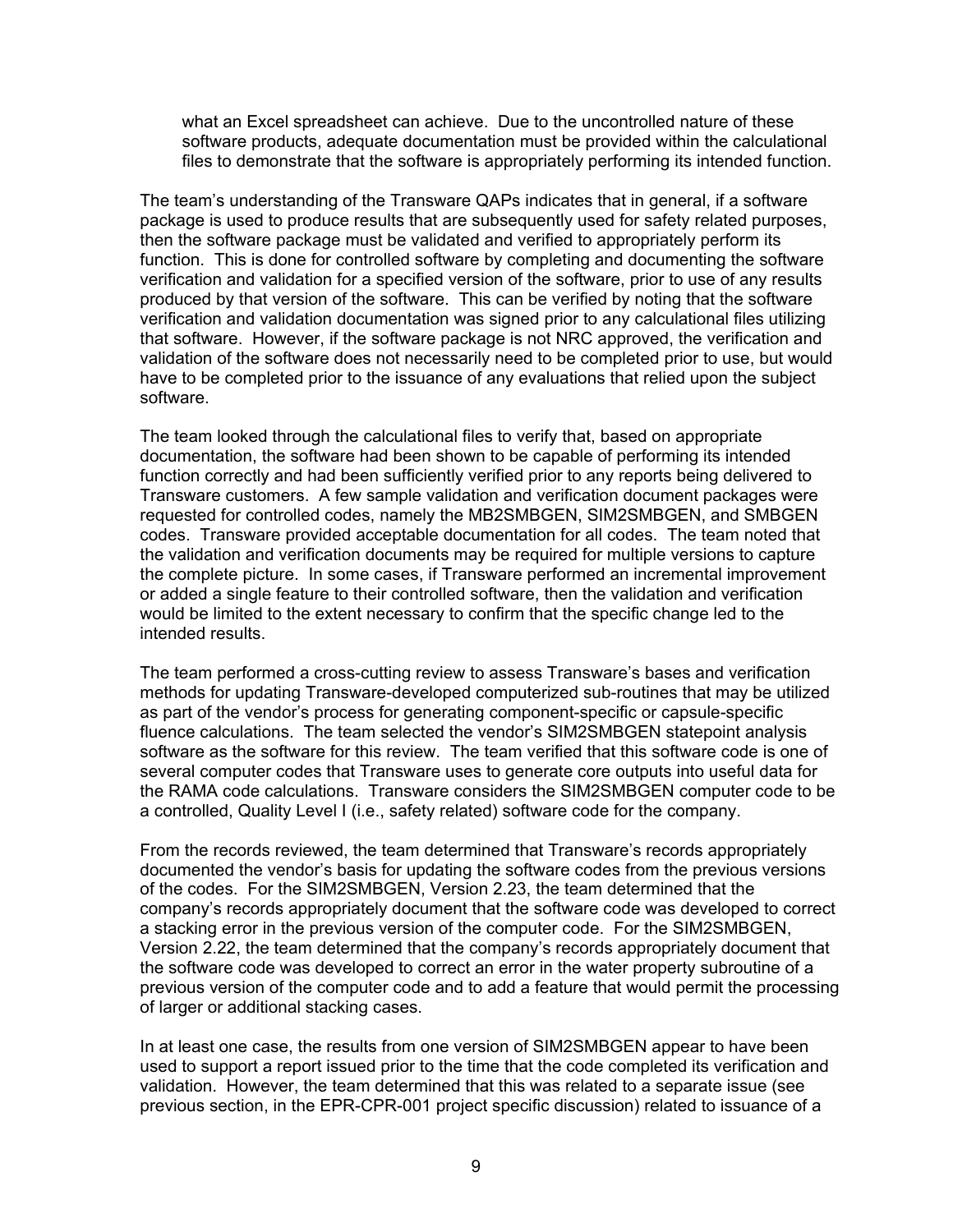report prior to completion of the model documentation. The specific calculational file that documented the aforementioned results from the computer code was not signed until the code verification and validation documentation was signed.

## b. Observations and Findings

The team did not identify any findings of significance in regard to Transware's activities or bases for updating specific Transware-developed computer codes used in its fluence assessments.

## c. Conclusions

Based on the scope and depth of its review, the team concludes that Transware is implementing appropriate quality activities and taking appropriate steps to record and provide the bases for any company updates of its Quality Level I software codes.

## 4. Corrective Action and 10 CFR Part 21

## a. Inspection Scope

The team reviewed Transware's quality assurance (QA) manual, policies, and procedures that govern the implementation of corrective action, to ensure compliance with the requirements of Criterion XVI, "Corrective Action," of Appendix B to 10 CFR Part 50. The team verified Transware's process for corrective action requires promptly identifying and correcting conditions adverse to quality and screening for Part 21 reporting. The team also verified that for significant conditions adverse to quality, Transware's process requires determination of cause, extent of condition, and taking action to prevent recurrence in addition to prompt identification and correction. The team reviewed the corrective action report (CAR) list from 2012 to October 2018 and selected a sample for detailed review. Specifically, the team verified for the CARs reviewed, that conditions adverse to quality were promptly identified and corrected, appropriately dispositioned and screened for Part 21 reporting. The team discussed the identification of conditions adverse to quality and the corrective action process with management and technical staff. The attachment to this inspection report lists the individuals interviewed and documents reviewed by the NRC inspection team. The team noted that Transware has not made any Part 21 notifications in the last three years.

## b. Observations and Findings

No findings of significance were identified

# c. Conclusions

The team concluded that Transware is implementing its policies and procedures that govern corrective actions and Part 21 consistent with the regulatory requirements of Criterion XVI, "Corrective Action," of Appendix B to 10 CFR Part 50, and with 10 CFR Part 21.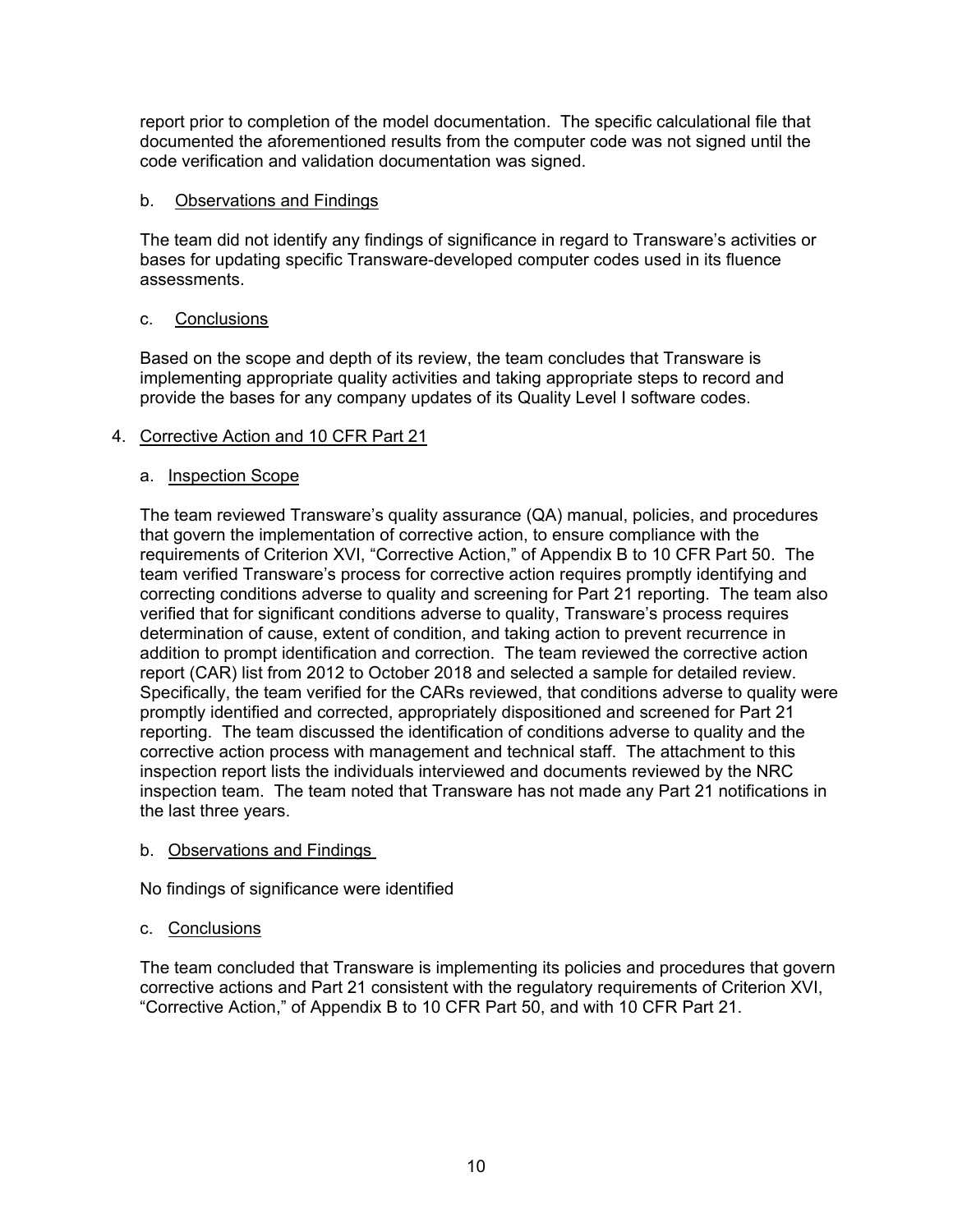## **ATTACHMENT**

### 1. Entrance and Exit Meetings

On October 22, 2018, the U.S. Nuclear Regulatory Commission (NRC) inspection team discussed the scope of the inspection with Mr. Dean Jones, President and other members of Transware's management and technical staff. On October 25, 2018, the NRC inspection team presented the inspection results and observations during an exit meeting with Mr. Dean Jones and other members of Transware's management and technical staff. The attachment to this report lists the attendees of the entrance and exit meetings, as well as those individuals whom the NRC inspection team interviewed.

## 2. Entrance/Exit Meeting Attendees/Persons Interviewed

| <b>Name</b>            | <b>Title</b>                           | <b>Affiliation</b> | <b>Entrance</b> | <b>Exit</b> | <b>Interviewed</b> |
|------------------------|----------------------------------------|--------------------|-----------------|-------------|--------------------|
| Jeffrey Jacobson       | <b>Inspection Team</b><br>Leader       | <b>NRC</b>         | X               | X           |                    |
| Andrea Keim            | <b>Reactor Operations</b><br>Engineer  | <b>NRC</b>         | X               | X           |                    |
| <b>Scott Krepel</b>    | <b>Nuclear Engineer</b>                | <b>NRC</b>         | X               | X           |                    |
| James Medoff           | Senior Mechanical<br>Engineer          | <b>NRC</b>         | X               | X           |                    |
| Dean Jones             | President                              | Transware          | X               | X           | X                  |
| <b>Kenneth Watkins</b> | <b>Quality Assurance</b><br>Manager    | Transware          | X               | X           | X                  |
| <b>Patrick Crane</b>   | <b>Fluence Engineer</b>                | <b>Transware</b>   |                 | X           | X                  |
| Jean Evans             | <b>Quality Assurance</b><br>Specialist | Transware          | X               | X           |                    |
| Kathy Jones            | <b>Special Council</b>                 | Transware          | X               |             |                    |
| <b>Steven Baker</b>    | <b>Principal Consultant</b>            | Transware          |                 |             | X                  |
| <b>Alex Scheppers</b>  | Engineer II                            | <b>Transware</b>   |                 |             | X                  |
| <b>Patrick Crane</b>   | Engineer II                            | Transware          |                 |             | X                  |
| <b>Brandon Distler</b> | <b>Principal Engineer</b>              | Transware          |                 |             | X                  |
| <b>Timothy Lampe</b>   | Engineer I                             | <b>Transware</b>   |                 |             | X                  |
| <b>Ethan Taber</b>     | Engineer I                             | <b>Transware</b>   |                 |             | X                  |
| Aaron Dayan            | Engineer II                            | Transware          |                 |             | X                  |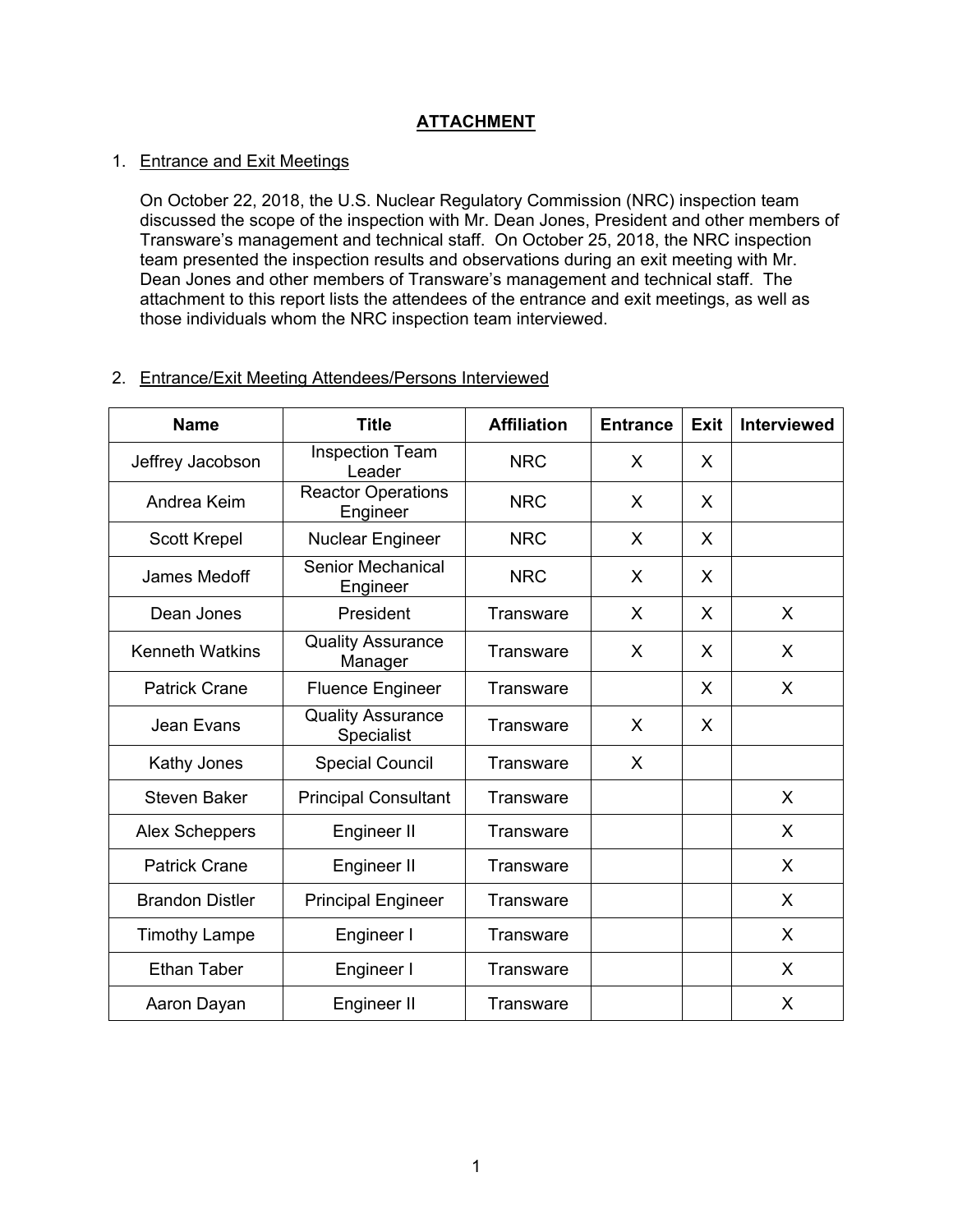## 3. Inspection Procedures Used

Inspection Procedure (IP) 36100, "Inspection of 10 CFR Part 21 and Programs for Reporting Defects and Noncompliance," dated February 13, 2012

IP 43002, "Routine Inspections of Nuclear Vendors," dated January 27, 2017

IP 43004, "Inspection of Commercial-Grade Dedication Programs," dated January 27, 2017

IP 35710, "Quality Assurance Inspection of Software Used in Nuclear Applications," dated January 30, 2018

## 4. List of Items Opened, Closed, and Discussed

N/A

5. Applicable ITAAC

N/A

6. Documents Reviewed

## NRC Regulations and Guidance

- Title 10, *Code of Federal Regulations* (10 CFR) Part 50, Appendix G "Fracture Toughness Requirements"
- 10 CFR 50.61, Fracture Toughness Requirements for Protection Against Pressurized Thermal Shock Events"
- 10 CFR Part 50, Appendix H, "Reactor Vessel Material Surveillance Program Requirements"
- NRC Regulatory Guide (RG) 1.190, "Calculational and Dosimetry Methods for Determining Pressure Vessel Neutron Fluence," March 2001
- NRC RG 1.99, Revision 2, "Radiation Embrittlement of Reactor Vessel Materials," May 1988
- 10 CFR Part 50, Appendix B, "Quality Assurance Requirements for Nuclear Power Plants and Fuel Reprocessing Plants"

# EPRI Documentation Previously Reviewed and Approved by the NRC

- NRC Correspondence Letter and Safety Evaluation to D. Czufin, Chairman, BWR Vessel and Internals Project, "NRC Final Safety Evaluation for Electric Power Research Institute Boiling Water Reactor Vessel and Internals Project Report 1016575, "BWRVIP-86, Revision 1: BWR Vessel and Internals Project, Update BWR Integrated Surveillance Program (ISP) Implementation Plan," dated October 20 2011. (ADAMS Accession Nos. ML112780497 for the correspondence letter and ML112780503 for the safety evaluation).
- EPRI Proprietary Technical Report No. 1025144, "BWRVIP-86, Revision 1-A: BWR Vessel and Internals Project, Updated BWR Integrated Surveillance Program (ISP) Implementation Plan," dated October 2012. (ADAMS Accession Nos. ML13176A099, ML13176A100, and ML13178A098 for the proprietary report; the publically available,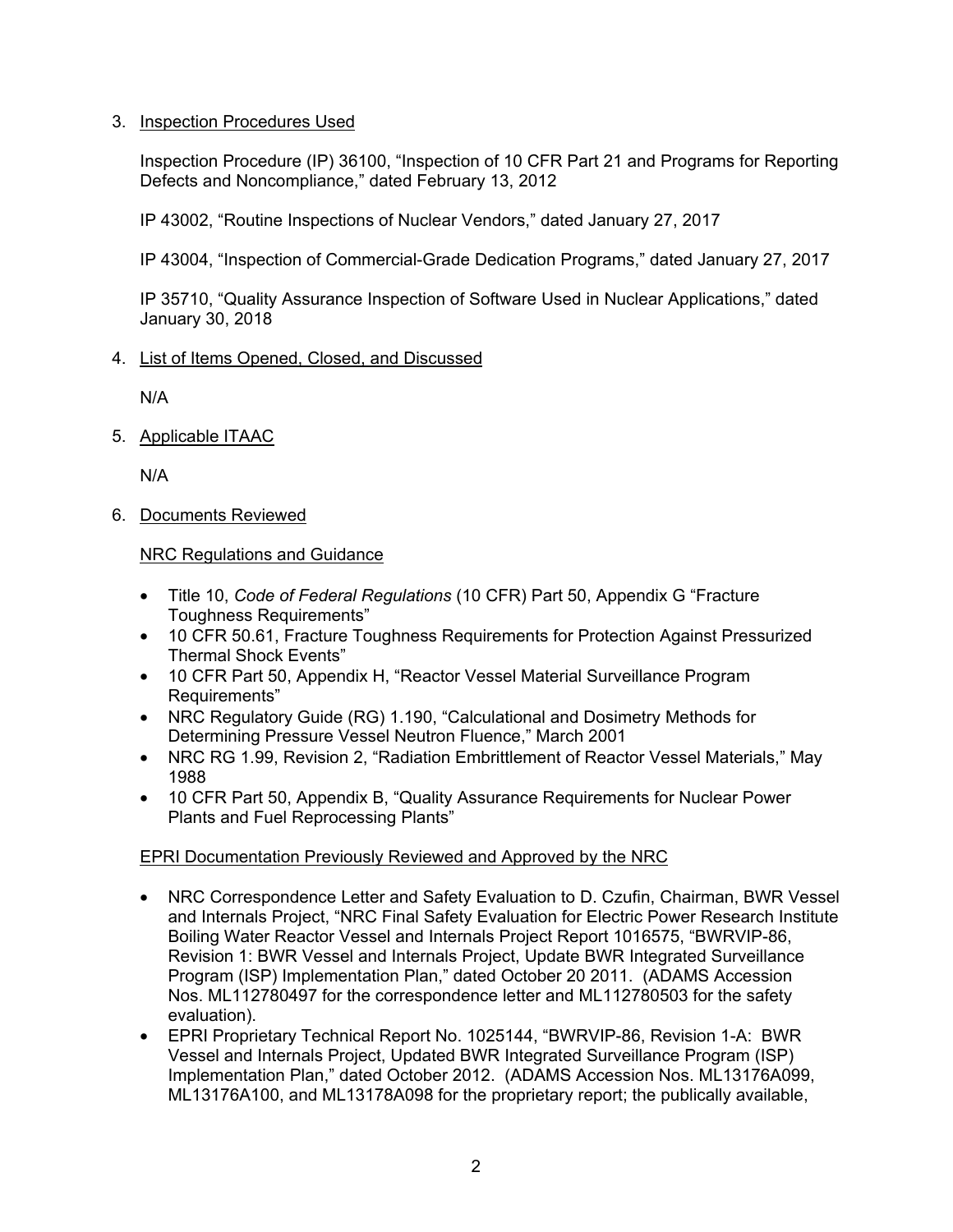non-proprietary version of the report may be accessed at ADAMS Accession No. ML13176A097).

- EPRI Proprietary Technical Report No. 1019050, "BWRVIP-115-A: BWR Vessel and Internals Project, RAMA Fluence Methodology Benchmark Manual – Evaluation of RG 1.190 Benchmark Problems," dated June 2009. (ADAMS Accession Nos. ML100540357 for the EPRI cover letter, and ML100540375 for the proprietary report; the publically available, non-proprietary version of the report may be accessed at ADAMS Accession No. ML100540367).
- EPRI Proprietary Technical Report No. 1019052, "BWRVIP-121-A: BWR Vessel and Internals Project, RAMA Fluence Methodology Procedures Manual," dated June 2009. (ADAMS Accession Nos. ML100110355 for the EPRI cover letter, and ML100110357 for the proprietary report; the publically available, non-proprietary version of the report may be accessed at ADAMS Accession No. ML100310356).

## Transware Quality Assurance Procedures

- QAP 1.1, "Organizational Responsibilities," Revision 1, dated August 14, 2003
- QAP 1.2, "Management Review of Quality Program," Revision 0, dated July 2, 1999
- QAP 2.1, "Control of Quality-Related Projects," Revision 2, dated May 31, 2002
- QAP 2.2, "Qualification, Training, and Indoctrination of Project Personnel," Revision 3, dated May 31, 2002
- QAP 2.3, "Lead Auditor Qualification," Revision 1, dated March 1, 2013
- QAP 2.4, "Auditor Qualification," Revision 0, dated July 2, 1999
- QAP 2.5, "Certification System," Revision 1, dated March 1, 2013
- QAP 3.1, "Design Control of Project Activities," Revision 4, dated August 14, 2002
- QAP 3.2, "Specification, Selection, and Qualification of Items and Services," Revision 1, dated December 11, 2001
- QAP 3.3, "Development and Control of Computer Systems," Revision 2, dated April 9, 2015
- QAP 4.1, "Procurement of Items and Services," Revision 1, dated May 31, 2002
- QAP 5.1, "Preparation, Review, Revision, and Distribution of QA Procedures," Revision 1, dated December 7, 2001
- QAP 6.1, "Processing and Control of Project Documents," Revision 2, dated May 31, 2002
- QAP 6.2, "Initiation, Distribution, and Revision of Technical and Activity Control Documents," Revision 4, dated August 14, 2003
- QAP 6.3, "Design Document Change Control," Revision 1, dated August 14, 2003
- QAP 7.1, "Supplier Qualification," Revision 0, dated July 3, 1999
- QAP 7.2, "Control of Approved Suppliers List," Revision 0, dated July 3, 1999
- QAP 7.3, "Receipt Inspection," Revision 2, dated March 1, 2013
- QAP 7.4, "Commercial Grade Dedication," Revision 3, dated March 1, 2013
- QAP 8.1, "Identification and Control of Materials, Parts, and Components," Revision 0, dated July 3, 1999
- QAP 9.1, "Control of Special Processes," Revision 0, dated July 3, 1999
- QAP 10.1, "In-process and Final Inspection of Quality Items," Revision 1, dated May 31, 2002
- QAP 11.1, "Test Control," Revision 2, dated April 9, 2015
- QAP 12.1, "Control of Measuring and Test Equipment," Revision 0, dated July 3, 1999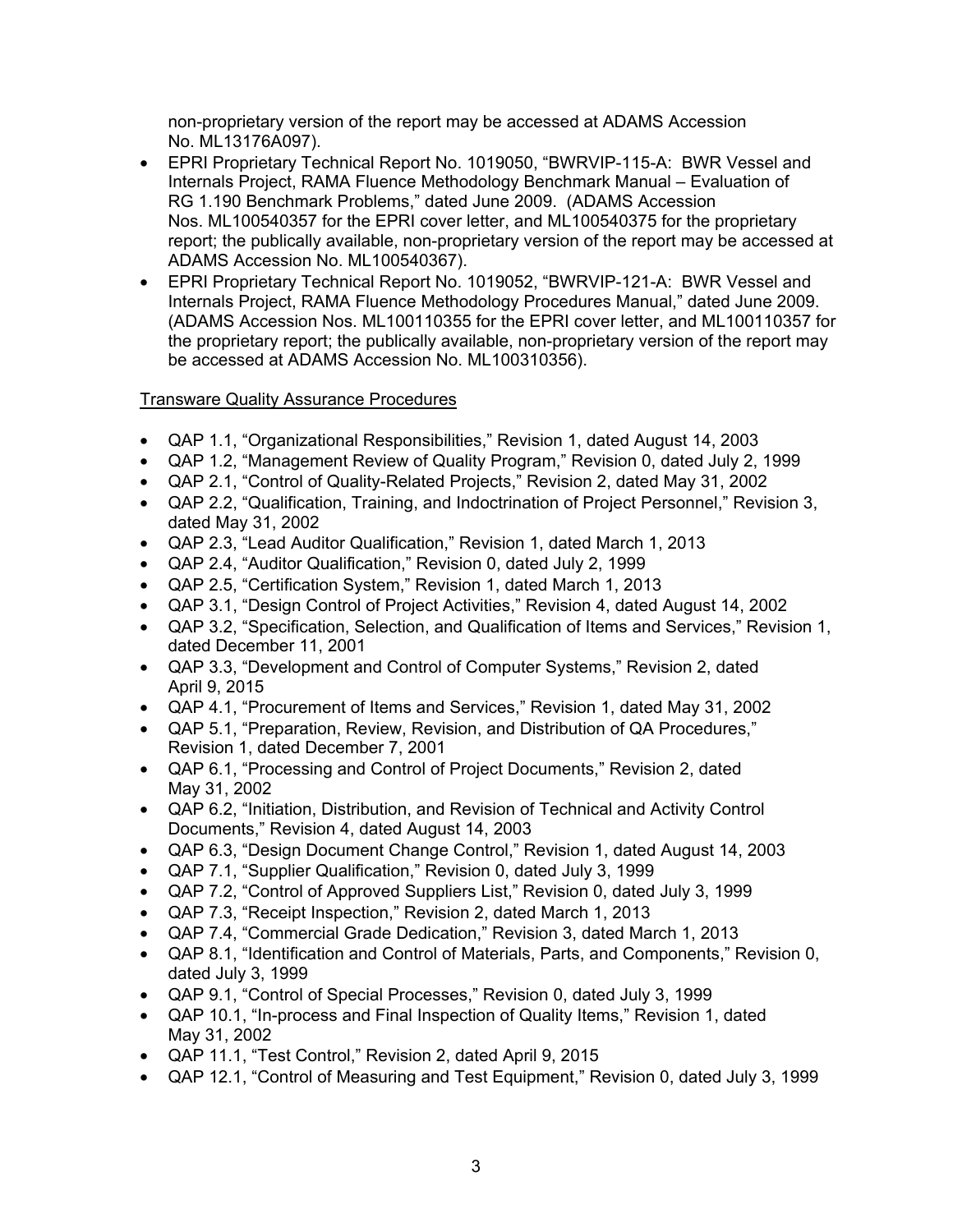- QAP 13.1, "Requirements for Handling, Storage, and Shipping," Revision 2, dated March 1, 2013
- QAP 15.1, "Control of Nonconforming Materials, Parts, and Components,", Revision 3, dated May 31, 2002
- QAP 15.2, "Test Deviation Report," Revision 2, dated May 31, 2002
- QAP 16.1, "Deviation Reporting and Corrective Action," Revision 4, dated August 7, 2018
- QAP 16.2, "Reporting of Defects and Non-compliances per 10CFR21," Revision 4, dated March 1, 2013
- QAP 16.3, "User Problem Reporting," Revision 1, dated August 14, 2003
- QAP 17.1, "Collection, Storage, and Maintenance of Project Records," Revision 5, dated April 24, 2015
- QAP 18.1, "QA Audits and Reviews," Revision 4, dated April 7, 2015
- QAP 19.1, "Order Entry Process," Revision 4, dated March 1, 2013
- QAP 19.2, "Project Closure Process," Revision 0, dated December 7, 2001

# Corrective Action Reports

- CAR 2017-002 dated October 9, 2017 NUPIC finding
- CAR 2017-001, dated July, 20, 2017, Error in RAFTER inputs
- CAR 2016-001, dated June 24, 2016, Internal Audit Finding
- CAR 2015-004, dated November 12, 2015
- CAR 2015-002, dated October 2, 2015

# Transware Documentation

- *Project SNC-HA1-004, "Fluence Monitoring Program for Edwin I. Hatch Unit 1 at End of Cycle 27"*
- Calc No. SNC-HA1-004-A-001, "Hatch 1 Core Shroud Fluence Evaluation for EOC 27," Revision, Draft 1 & final version
- Calc No. SNC-HA1-004-A-002, "Hatch 1 Tie Rod Fluence Evaluation for EOC 27," Revision, Draft 1 & final version
- Calc No. SNC-HA1-004-A-003, "Hatch 1 Fluence Trend Analysis for EOC 27," Revision, Draft 1 & final version
- Report SNC-HA1-004-R-001, "Edwin I. Hatch Nuclear Power Plant Unit 1 Fluence Assessment Report - End of Cycle 27," Revision 0
- *Project EXL-JAF-001, "Peak Fluence and Peak Fluence Location for N16 Nozzle at 40 and 54 EFPY for James A. Fitzpatrick Nuclear Power Station"*
- Calc No. EXL-JAF-001-A-001, "FitzPatrick N16 Nozzle Fluence Evaluations for 40 and 54 EFPY," Revision 0, Draft 1 & final version
- Report EXL-JAF-001-R-001, "Determination of Fast Neutron Fluence (>1.0 MeV) in the James A. Fitzpatrick Reactor Pressure Vessel N16 Instrumentation Nozzle at 40 EFPY and 54 EFPY," Revision 1
- *Project EPR-DR3-001, "Fluence Modeling of the Dresden Unit 3 [[EPRI Proprietary Information]] and RPV"*
- Calc No. TWE-FLU-001-F-022-001, "Dresden 3 State Point Selections For Cycles 6-24 for EPR-DR3-001," Revision 0, Drafts 1-3\*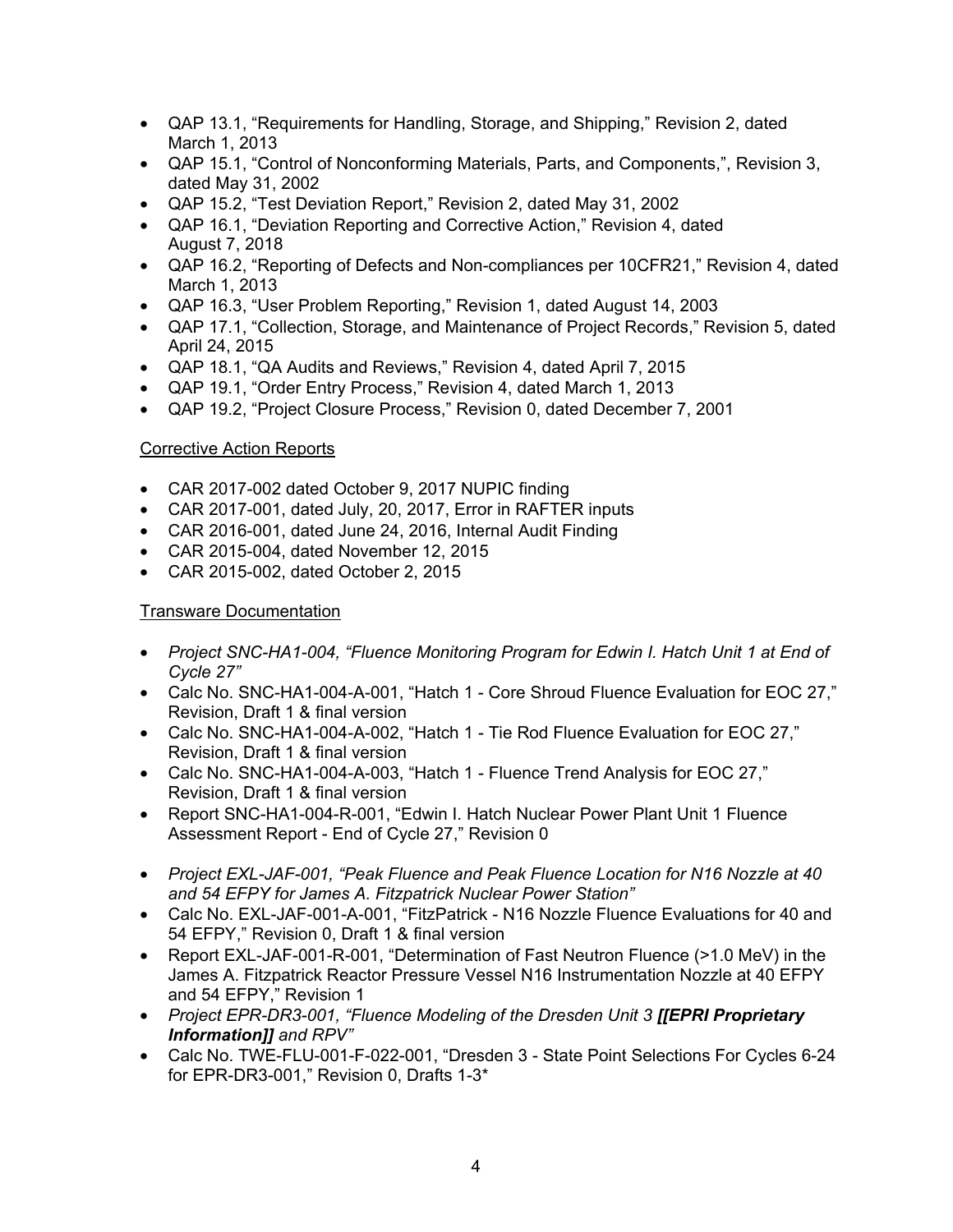- Calc No. TWE-FLU-001-FA-022-001, "Dresden 3 Verification of Fluence Statepoint Files for Cycle 6-24," Revision 0, final version\*\*
- Calc No. TWE-FLU-001-F-022-002, "Dresden 3 Geometry Inputs for ISP Fluence Model of EPR-DR3-001," Revision 0, final version
- Calc No. TWE-FLU-001-F-022-003, "Dresden 3 PMB and SMB Model Inputs for EPR-DR3-001," Revision 0, Draft 1 & final version
- Calc No. TWE-FLU-001-F-022-004, "Dresden 3 2D Meshing and Parameter Sensitivities for EPR-DR3-001," Revision 0, Draft 1\*\*\*
- Calc No. TWE-FLU-001-F-022-005, "Dresden 3 Utility Data File Generation for EPR-DR3-001," Revision 0, Draft 1\*\*\*
- Calc No. TWE-FLU-001-F-022-006, "Dresden 3 Cycle-Dependent Inputs for EPR-DR3-001," Revision 0, Draft 1\*\*\*
- Calc No. TWE-FLU-001-F-022-007, "Dresden 3 Transport Inputs for EPR-DR3-001," Revisions 0 & 1, final versions\*\*\*
- Calc No. TWE-FLU-001-F-022-008, "Dresden 3 3D Meshing Specifications for EPR-DR3-001," Revision 0, Draft 1\*\*\*
- Calc No. TWE-FLU-001-F-022-009, "Dresden 3 POW/SPL/PRJ Inputs EPR-DR3-001," Revision 0, Draft 1 & final version\*\*
- Calc No. TWE-FLU-001-F-022-010, "Dresden 3 RPV and Nozzle Fluence Inputs for EPR-DR3-001," Revision 0, Draft 1 & final version\*\*\*
- Calc No. TWE-FLU-001-F-022-011, "Dresden 3 Dosimetry Evaluation Inputs for EPR-DR3-001," Revision 0, Draft 1 & final version\*\*\*
- Calc No. TWE-FLU-001-F-022-012, "Dresden 3 Analytical Uncertainty Parameter List for EPR-DR3-001," Revision 0, Draft 1 & final version\*\*\*
- Calc No. TWE-FLU-001-F-022-013, "Dresden Water Densities," Revision 0, Draft 1 & final version
- Calc No. EPR-DR3-001-A-001, "Dresden 3 RAMA Transport Calculations for Cycles 1-24," Revisions 0 & 1 (final versions)\*\*\*
- Calc No. EPR-DR3-001-A-002, "Dresden 3 RPV and Nozzle Fluence Evaluations at EOC24," Revision 0, Draft 1 & final version; Revision 1, Drafts 1, 3, and final version\*\*\*
- Calc No. EPR-DR3-001-A-003, "Dresden 3 Capsule Fluence and Activation Evaluations at EOC 24," Revision 0, Draft 1 & final version. Calc No. EPR-DR3-001-A-004, "Dresden 3 - Analytical Uncertainty Evaluation," Revision 0, Draft 1 & final version\*\*\*
- Calc No. EPR-DR3-001-A-005, "Dresden 3 Combined Uncertainty Evaluation," Revision 0, Draft 1 & final version\*\*\*
- Report EPR-DR3-001-R-001, "Dresden Unit 3 **[[EPRI Proprietary Information]]** Evaluation using the RAMA Fluence Methodology," Revision 0
- Calc No. TWE-FLU-001-A-001, "Fluence Modeling Practices BWR Dosimetry Database (RAMA)," Revision 0, Draft 1\*\*\*
- \* Project EPR-CPR-001, "Fluence Modeling of the Cooper **[[EPRI Proprietary Information]]** and RPV"
- Purchase Order and Statement of Work Record No. MA-10007226NQA, Fluence Modeling of the Cooper 120 Surveillance Capsule and RPV," dated March 16, 2017
- Report EPR-CPR-001-R-001, Revision 0, "**[[EPRI Proprietary Information]]** Evaluation Using the RAMA Fluence Methodology," dated March 31, 2018
- Document No. TWE-TFX-001-FA-013-011, "SIM2SMBGEN Version 2.23 Implementation and Verification," dated October 18, 2018